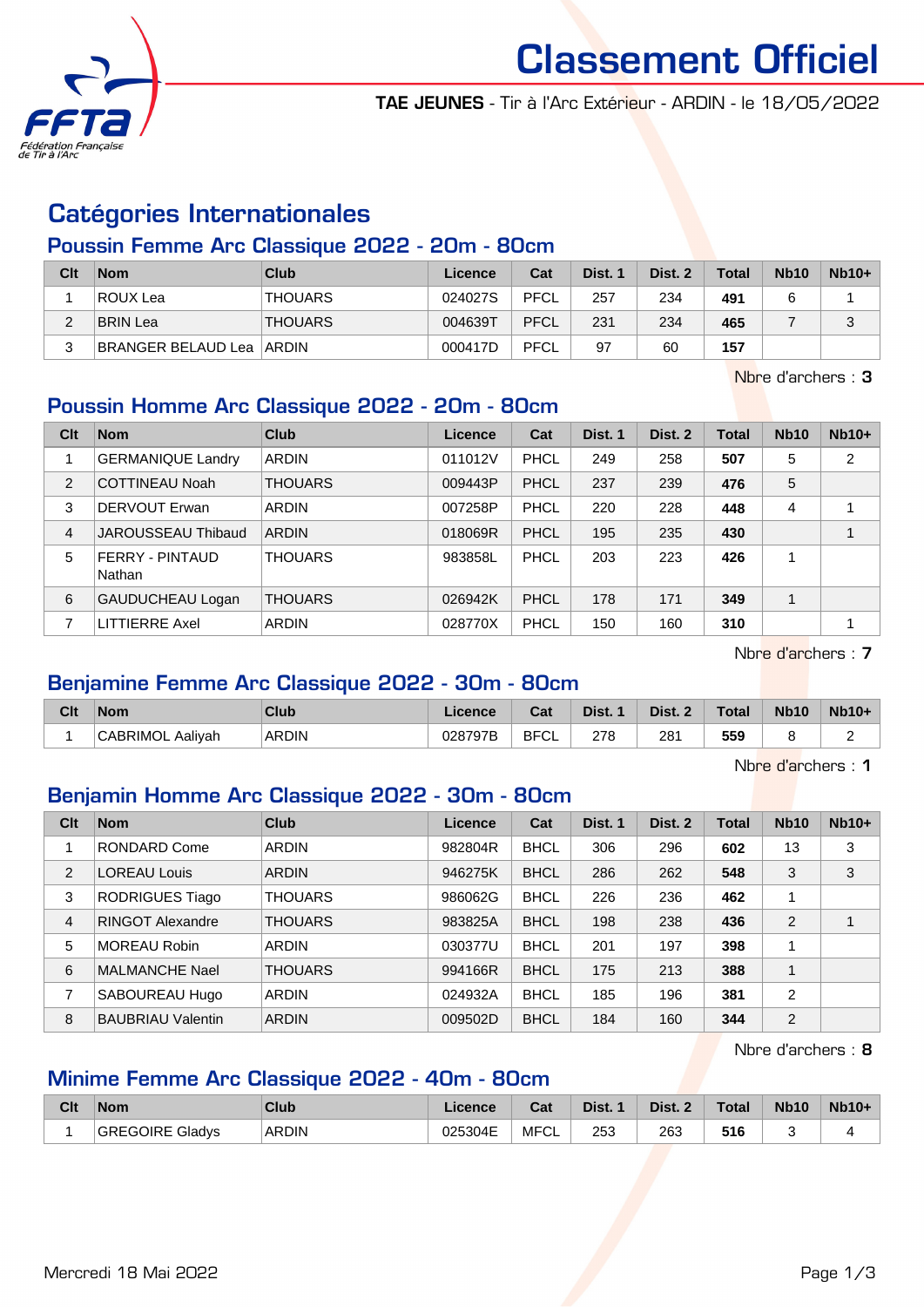

# Classement Officiel

TAE JEUNES - Tir à l'Arc Extérieur - ARDIN - le 18/05/2022

#### Minime Femme Arc Classique 2022 - 40m - 80cm (Suite)

| Clt                                  | <b>Nom</b>                  | Club         | Licence | <b>Dol</b><br>udl     | Dist. | Dist. | <b>Total</b> | <b>Nb10</b> | <b>Nb10+</b> |
|--------------------------------------|-----------------------------|--------------|---------|-----------------------|-------|-------|--------------|-------------|--------------|
| $\overline{\phantom{0}}$<br><u>_</u> | Laelis<br><b>CALLEROT I</b> | <b>ARDIN</b> | 028799D | . MFC' $\overline{ }$ | 256   | 259   | 515          |             |              |

Nbre d'archers : 2

### Minime Homme Arc Classique 2022 - 40m - 80cm

| Clt | <b>Nom</b>              | Club           | Licence | Cat         | Dist. 1 | Dist. 2 | Total | <b>Nb10</b> | $Nb10+$ |
|-----|-------------------------|----------------|---------|-------------|---------|---------|-------|-------------|---------|
|     | <b>GROUSSARD Lucas</b>  | <b>COURLAY</b> | 932699D | MHCL        | 240     | 249     | 489   |             |         |
| ◠   | <b>JACQUEMIN Mathis</b> | <b>ARDIN</b>   | 942566D | <b>MHCL</b> | 207     | 233     | 440   |             |         |
| 3   | <b>BOISSINOT Arthur</b> | <b>THOUARS</b> | 964262L | MHCL        | 198     | 173     | 371   |             |         |
| 4   | <b>BORDRON Arthur</b>   | ARDIN          | 969882V | <b>MHCL</b> | 151     | 175     | 326   |             |         |

Nbre d'archers : 4

#### Cadette Femme Arc Classique 2022 - 60m - 122cm

| Clt    | <b>Nom</b>         | Club           | Licence | Cat         | Dist. 1 | Dist. 2 | <b>Total</b> | <b>Nb10</b> | $Nb10+$     |
|--------|--------------------|----------------|---------|-------------|---------|---------|--------------|-------------|-------------|
|        | GOUSSAS Aude       | <b>NIORT</b>   | 015721N | <b>CFCL</b> | 270     | 241     | 511          | 44          |             |
| $\sim$ | <b>HERVE Sarah</b> | <b>ARDIN</b>   | 978423D | <b>CFCL</b> | 246     | 237     | 483          |             | $\sim$<br>ت |
| C      | GUINUT Axelle      | <b>THOUARS</b> | 943045Z | <b>CFCL</b> | 222     | 192     | 414          |             |             |

Nbre d'archers : 3

#### Cadet Homme Arc Classique 2022 - 60m - 122cm

| Clt | <b>Nom</b>              | <b>Club</b>    | Licence | Cat         | Dist. 1 | Dist. 2 | Total | <b>Nb10</b> | $Nb10+$ |
|-----|-------------------------|----------------|---------|-------------|---------|---------|-------|-------------|---------|
|     | VASSET Noa              | <b>ARDIN</b>   | 939316W | <b>CHCL</b> | 308     | 302     | 610   | 12          | 5       |
| 2   | <b>FOREST Pierre</b>    | <b>ARDIN</b>   | 984987N | <b>CHCL</b> | 289     | 282     | 571   | 11          |         |
| 3   | <b>FRONTCZAK Justin</b> | <b>THOUARS</b> | 912341A | CHCL        | 249     | 240     | 489   | 3           |         |
| 4   | <b>GAUDIN Marius</b>    | <b>ARDIN</b>   | 987672G | <b>CHCL</b> | 207     | 195     | 402   | 6           |         |

Nbre d'archers : 4

# Catégories Nationales

#### Benjamine Femme Arc Classique 2022 - 20m - 80cm

| Clt | <b>Nom</b>   | <b>Club</b> | .icence | Cat         | Dist.          | Dist. 2       | <b>Total</b> | <b>Nb10</b> | <b>Nb10+</b> |
|-----|--------------|-------------|---------|-------------|----------------|---------------|--------------|-------------|--------------|
|     | MAZIN Meline | THOUARS     | 026938F | <b>BFCL</b> | $\overline{ }$ | $\rightarrow$ | 191          |             |              |

Nbre d'archers : 1

#### Benjamin Homme Arc Classique 2022 - 20m - 80cm

| Clt | <b>Nom</b>                 | <b>Club</b> | ∟icence | Cat         | Dist. 1 | Dist. 2 | <b>Total</b> | <b>Nb10</b> | $Nb10+$ |
|-----|----------------------------|-------------|---------|-------------|---------|---------|--------------|-------------|---------|
|     | LANDAISCHAUVET IIyan ARDIN |             | 030416L | <b>BHCL</b> | 191     | 196     | 387          |             |         |

Nbre d'archers : 1

Nombre total d'archers : 34

Club Organisateur :

1079182 LES ARCHERS DE L'AUTIZE

Arbitre responsable : 694585J DAHAIS TONY